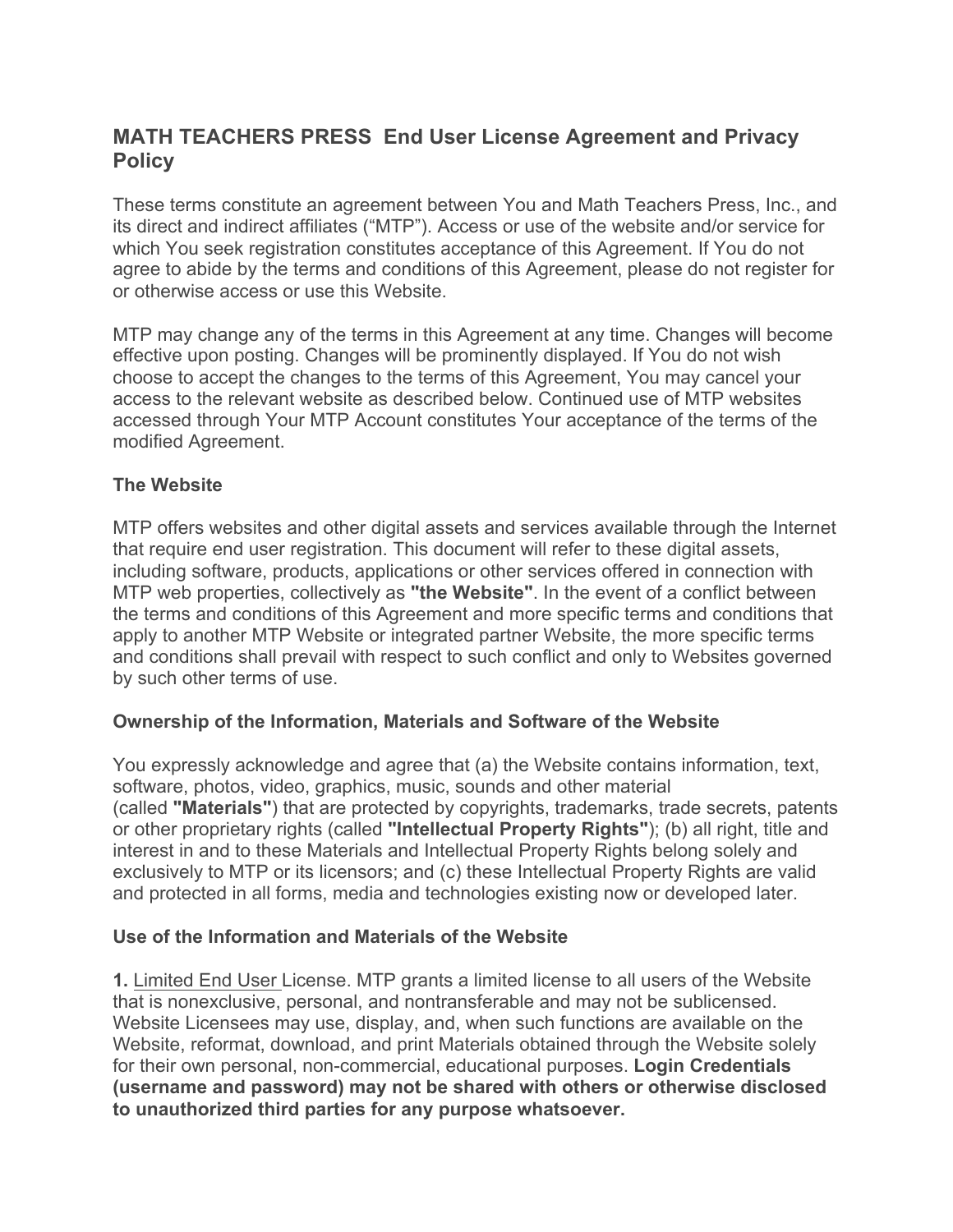**2.** Permitted Uses of Materials. You may, on an occasional and irregular basis, include *insubstantial* portions of Materials from the Website in memoranda, reports and presentations, and then only to the extent that such use is for educational purposes and of a non-commercial nature, does not otherwise diminish the pedagogical or commercial value of the Materials, and is otherwise permissible as "fair use", "fair dealing" or its equivalent under applicable copyright and intellectual property law. In each such instance, You must include proximate to any excerpted Materials all copyright, trademark and other notices from the Website (whether or not included in the particular Materials used), and appropriate source attribution to MTP and its licensors.

**3.** Prohibited uses of Materials. Except as You may be expressly permitted by this Agreement or pursuant to express written permission obtained from MTP, You may not use, modify, adapt, reformat, download, upload, post, reproduce, broadcast, publish, display, perform, transfer or redistribute any Materials in any form, format or media or by means of any technology without obtaining the prior written authorization of MTP and any other owner of the Intellectual Property Rights in such Materials.

You may not reproduce, use, sell, transmit, publish, broadcast, or otherwise disseminate or distribute Materials from the Website to anyone, including but not limited to others in the same company, school, college or other organization, whether or not for a charge or other consideration, including but not limited to use in or with "course packets" or with courses which do not include the Website part of the curriculum.

You may not post Materials from the Website nor answers to any homework or test questions provided by the Website to newsgroups, mail lists, electronic bulletin boards, homework sites, content aggregators, file storage services or any other on-line destination.

You may not reproduce any illustrations, charts, photographs, outlines, extensive text excerpts, chapters, or e-books included in the Materials for any use outside of the class with which the Website is being used.

**4.** Permissions. If You wish to request permission to reproduce Materials from the Website for other than the specifically authorized educational purpose, or if You have any questions about the proper way to include any notices required under this Agreement, contact MTP. Use of content used under license by MTP may require the permission of MTP's licensor. Your use of any Materials by permission must include proximate to the excerpted Materials all copyright, trademark and other notices from the Website (whether or not included in the particular Materials used), and appropriate source attribution to MTP and its licensors.

**Availability of the Website and the Materials**. MTP may at any time, with or without notice to You, restrict the use and accessibility of the Website as well as limit the duration and amount of use made of the Website. Other than periodic restrictions for the purposes of routine maintenance, such restrictions are typically only made in extraordinary circumstances which are beyond MTP's control. MTP may change or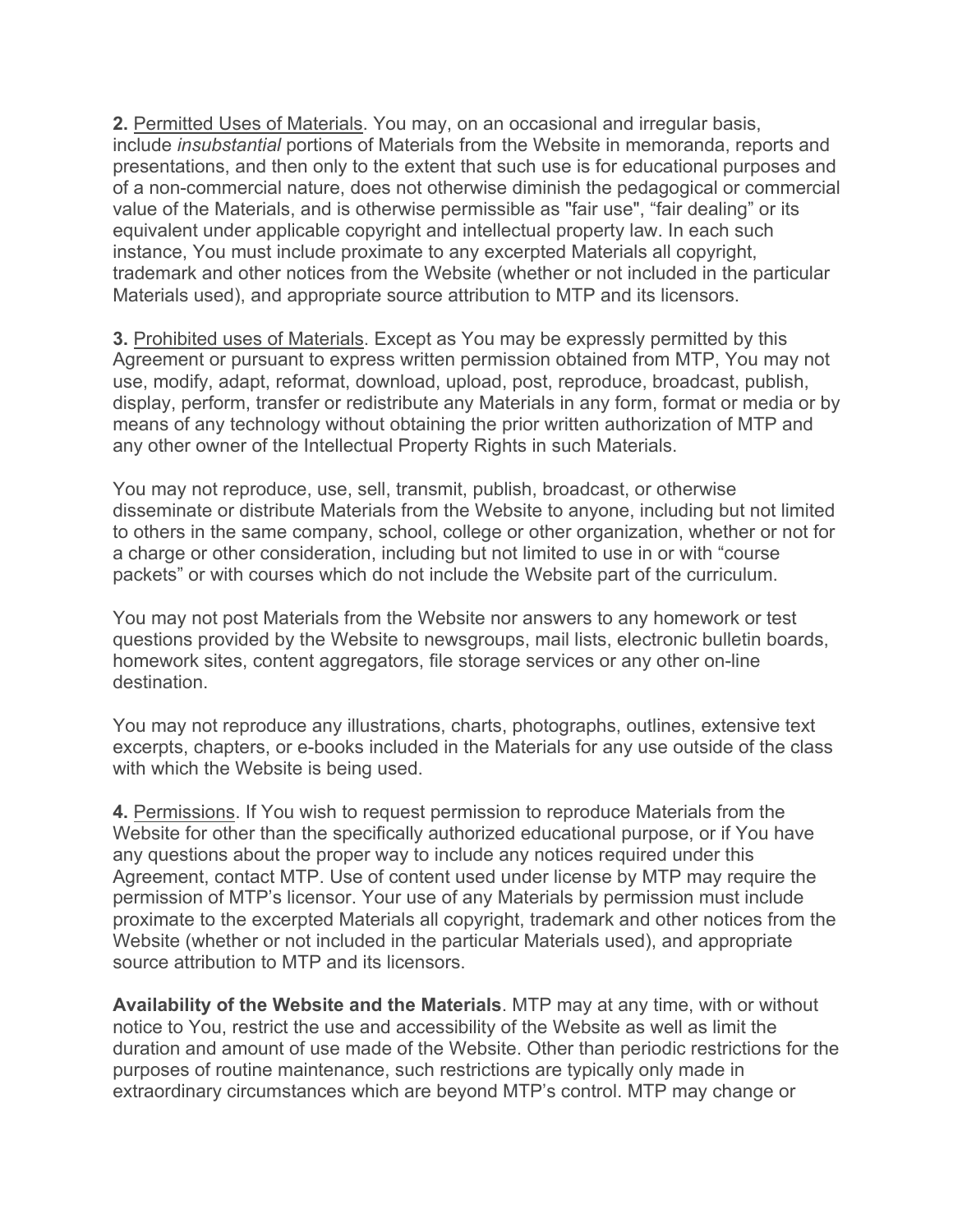discontinue any portion, feature, or content of the Website at any time with or without notice to You; however, MTP will make reasonable efforts to provide end users notice of significant changes to the Website when feasible and provide alternative materials if substantial portions of the Website are removed.

**Third Party Websites and Content**. MTP assumes no responsibility for any Materials posted by third parties on the Website or accessed on the Website through hypertext or other computer "links" to sites hosted by third parties that are outside of MTP's control ("Third-Party Site"). MTP does not endorse products, services or information provided by such third parties and shall not be responsible or liable, directly or indirectly for any damage or loss caused or alleged to be caused by or in connection with, use or reliance on any content, goods or services available on or through any Third Party Site or otherwise posted by third parties on the Website. Likewise, the inclusion of links to Third Party Sites on the Website does not imply that the owners of such Third-Party Sites have given permission for inclusion of these links, or otherwise sponsored or endorsed MTP's Website. MTP is not responsible for the accessibility of Third-Party Sites accessed through links on the Website.

### **End User Content**

The Website may provide functionalities for users to upload or post comments, ideas, articles, information, data, text, software, music, sound, photographs, graphics, video, messages, and other materials or submissions ("End User Content"). You should only post End User Content that is Your own original work or for which You have otherwise obtained the necessary right or permission to publicly broadcast. The views and opinions expressed in any End User Content do not necessarily reflect those of MTP or its licensed content providers or licensors. The end user who posted the End User Content is solely responsible for such End User Content. You acknowledge that MTP does not pre-screen End User Content. MTP and its designees reserve the right (but not the obligation) at their sole discretion to monitor, refuse to post, or remove any End User Content for any reason. MTP reserves the right to terminate Your access to the Website to prevent further posting of prohibited End User Content. Please notify MTP if You discover any Prohibited End User Content.

MTP does not guarantee the accuracy, integrity or quality of End User Content and disclaims all liability for any errors, omissions, violation of third-party rights or illegal conduct arising from End User Content posted, emailed or otherwise transmitted via the Website.

Prohibited End User Content. You agree not to upload, post, email or otherwise transmit any End User Content that is unlawful, harmful, threatening, abusive, harassing, tortious, defamatory, indecent, offensive, vulgar, obscene, libelous, invasive of another's privacy, hateful, or racially, ethnically or otherwise objectionable.

You do not have a right to transmit under any law or under contractual or fiduciary relationship (such as inside information, proprietary and confidential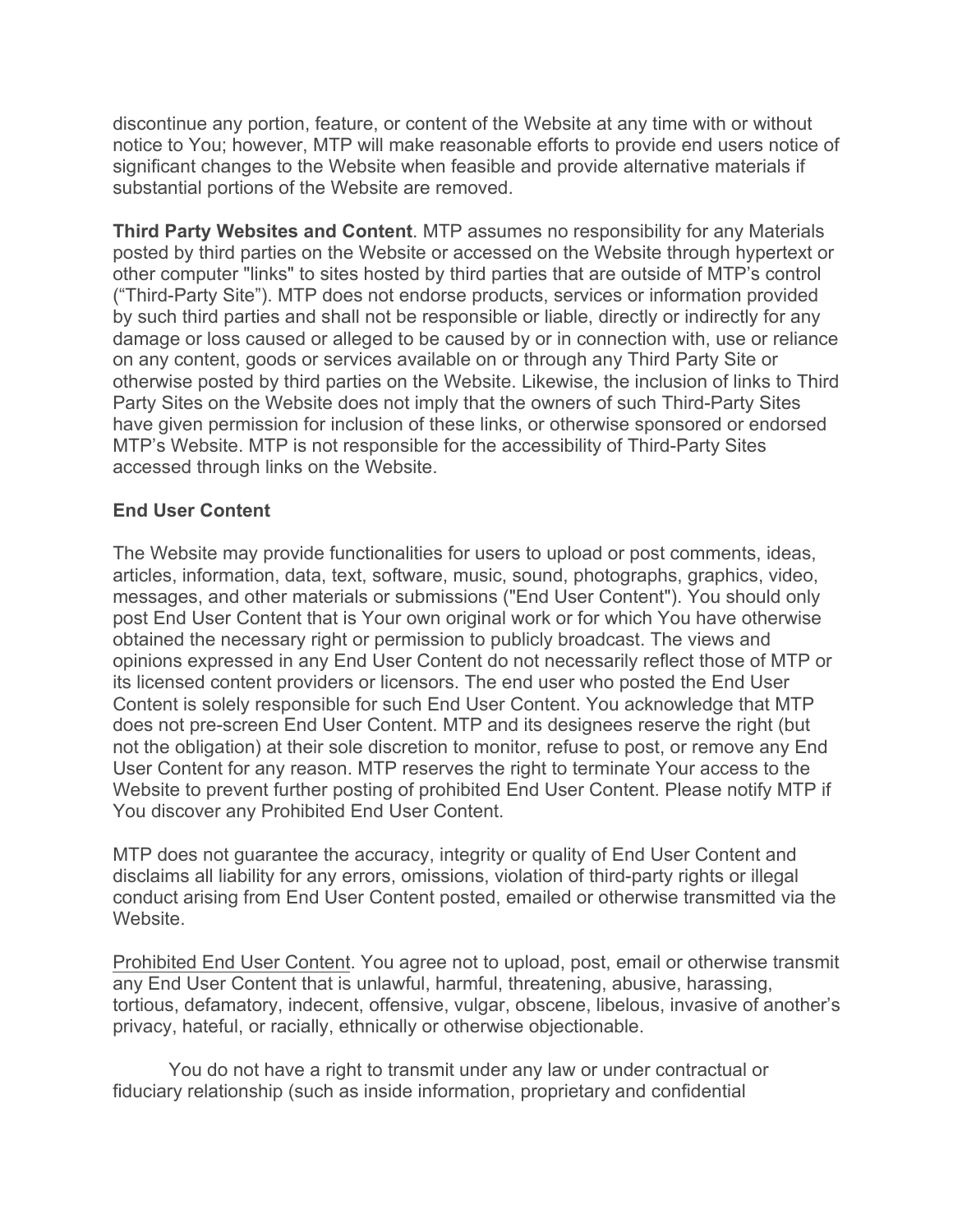information learned or disclosed as part of employment relationships or under nondisclosure agreements) that infringes any patent, trademark, trade secret, copyright or other proprietary rights of any party; contains software viruses or other contaminating or destructive devices, features or any other computer code, files or programs designed to interrupt, destroy or limit the functionality of any computer software or hardware or telecommunications equipment or provides information relating to or otherwise facilitating the use of malware or other destructive materials or mechanisms; contains advertising or promotional material of any kind; contains a third party's Personal Information except in connection with the posting and/or transmittal of grades or other information by an instructor or educational institution in a manner which may be accessed only by the relevant end user; undermines the pedagogical purpose of the Material on the Website and the course with which it is used, including but not limited to answers to questions used in the Website).

MTP's Use of End User Content. By posting End User Content, You grant MTP a perpetual license to host, transmit, use and distribute such End User Content for the purposes for which it is posted. You acknowledge and agree that MTP reserves the right to preserve End User Content: (a) for the longer of either the end of the relevant semester or other registration period for the relevant course or other website or for as long as the end user maintains an account with MTP, and for a reasonable time thereafter in either event; and (b) indefinitely in the event of a potential violation of these terms or dispute pertaining to End User Content, the Website and/or the end user's account. You acknowledge and agree that MTP further reserves the right to disclose End User Content in association with Your Personal Information if required to do so by law or based on the good faith belief that such preservation or disclosure is reasonably necessary to: (a) comply with legal process; (b) enforce the terms of service hereunder; (c) respond to claims that any End User Content violates the rights of third-parties; or (d) protect the rights, property, or personal safety of MTP, its users and the public. In the case of End User Content embodied in Your performance of educational assignments and assessments, MTP further reserves the right to host, transmit, use and distribute such content *without reference to Your Personal Information* indefinitely for the limited purposes of product development and educational research.

**Restrictions on Use of the Website.** You agree not to use the Website to upload, post, email or otherwise transmit any prohibited End User Content or otherwise violate this Agreement:

impersonate any person or entity, or falsely state or otherwise misrepresent Your affiliation with a person or entity; including using another person's Login Credentials;

upload, post, email or otherwise transmit any unsolicited or unauthorized advertising, promotional materials, "junk mail," "Spam," "chain letters," "pyramid schemes," or any other form solicitation;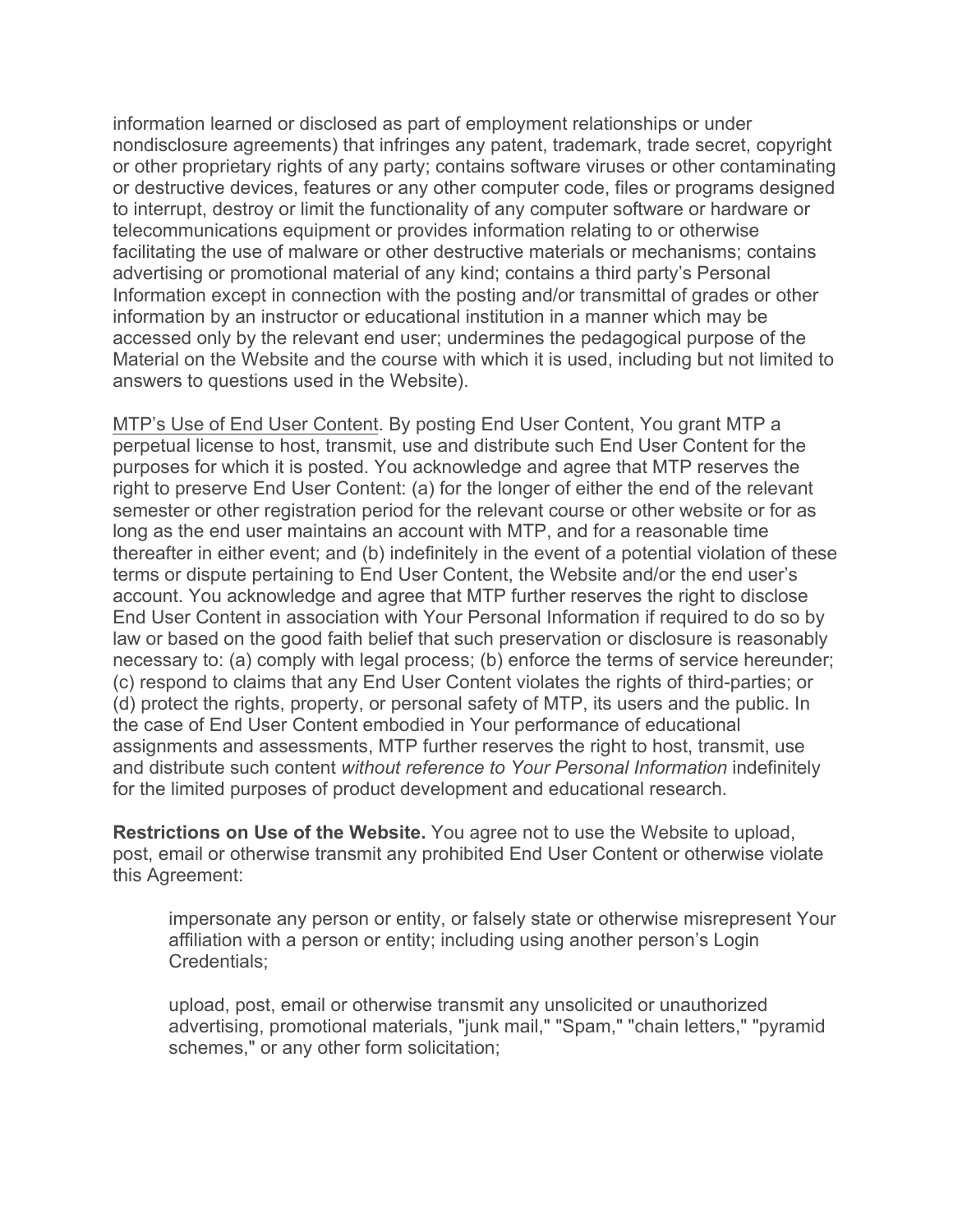use or attempt to use any "deep-link," "scraper," "robot," "bot," "spider," "data mining," "computer code" or any other automated device, program, tool, algorithm, process or methodology or manual process having similar processes or functionality, to access, acquire, copy, or monitor any portion of the Website, any data or content found on or accessed through the Website or any other MTP Materials without the prior express written consent of MTP;

obtain or attempt to obtain through any means any Materials, End User Content, or any other data, content, software or code available on or through the Website ("Website Content") that have not been intentionally made publicly available either by their public display on the Website or through their accessibility by a visible link on the Website;

violate any measure employed to limit or prevent access to the Website or Website Content;

violate the security of the Website or attempt to gain unauthorized access to the Website, Website Content, or computer systems or networks connected to any service of the Website through hacking, password mining or any other means;

interfere or attempt to interfere with the proper working of the Website or any activities conducted on or through the Website, including accessing any Website Content prior to the time that it is intended to be available to the public on the Website;

take or attempt any action that, in the sole discretion of Pearson, imposes or may impose an unreasonable or disproportionately large load or burden on the Website or the infrastructure of the Website;

disrupt the normal flow of dialogue or otherwise act in a manner that negatively affects other users' ability to engage in real-time exchanges or to normally post messages, articles, or submissions;

interfere with or disrupt the Website or servers or networks connected to the Website, or disobey any requirements, procedures, policies or regulations of networks connected to the Website;

violate any applicable local, state, national or international law or the academic rules or other policies of Your educational institution or other sponsoring organization; or

engage in any conduct which otherwise diminishes the pedagogical or commercial value of the Materials.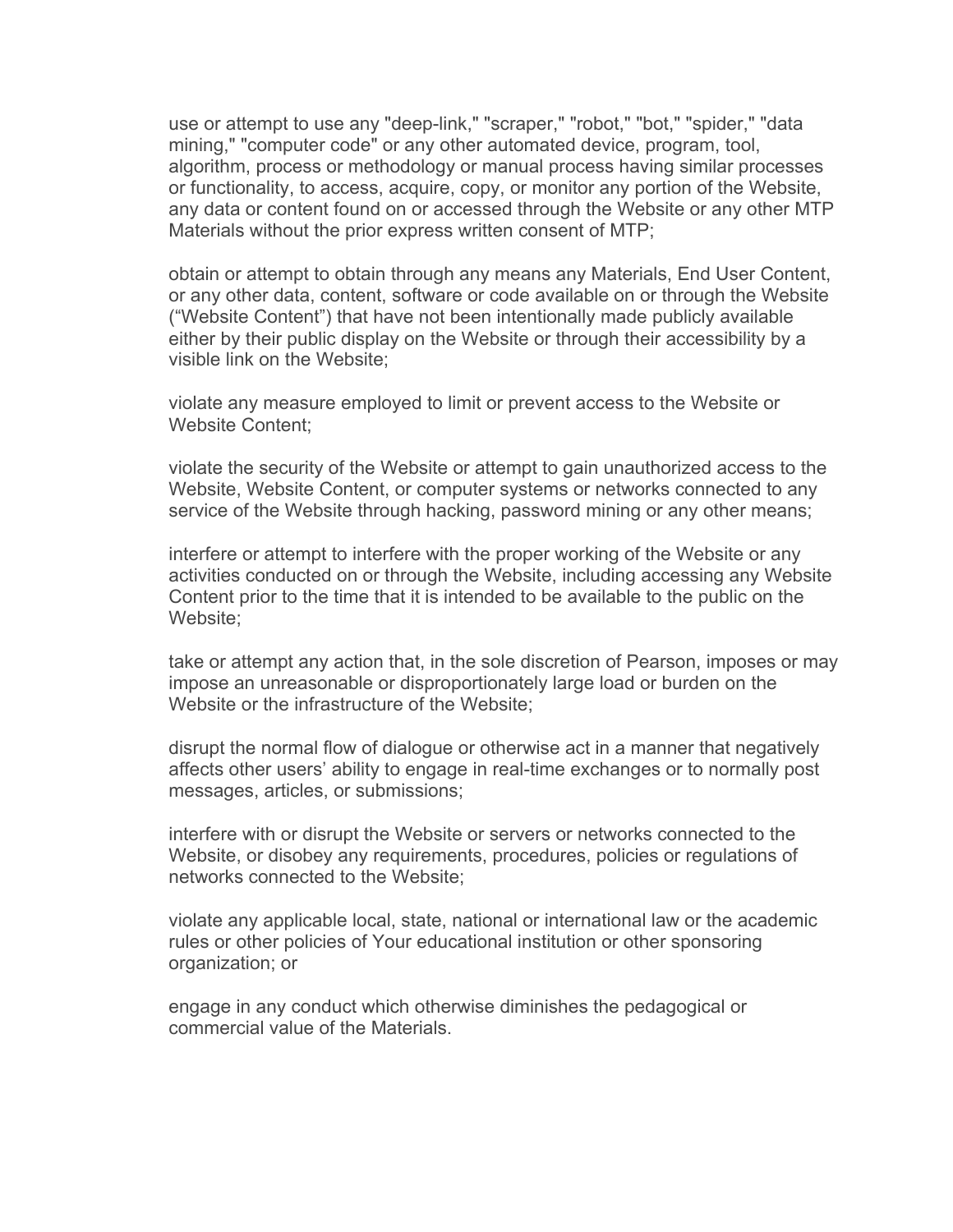#### **MTP Privacy Policy for Disclosure of Demographic and Personal Information**

Demographic Information. By using the Website, You agree that MTP may collect, use, sell, license and otherwise distribute demographic data about Your use of the Website in a form which has been modified so that You may not reasonably be identified to assist in market evaluation, product assessment and improvement, educational research and for other purposes as reasonably determined by MTP.

Personal Information. For the purposes of this Agreement, "Personal Information" means information collected by MTP on this Website or otherwise provided by You which contains identifiable information such as Your name, email, physical address, username, password, social security number, financial account numbers, and/or tax, social insurance, or other national identification number.

Consent. Consent can be express (for example, electronically by accepting terms describing the intended uses and disclosures of Personal Information) or implied (for example, when You provide Personal Information necessary for a service You have requested). Generally, by providing us with Personal Information, we will assume that You consent to our collection, use and disclosure of such information for the purposes identified or described in this Privacy Policy, or as otherwise specified at the time of collection.

**Collection**, Use and Disclosure of Personal Information. MTP will not disclose Personal Information associated with Your use of the Website to any third parties not affiliated with MTP except as set forth in this Agreement. By accepting this Agreement, you acknowledge and agree that MTP may collect, use and disclose Your Personal Information *as permitted and/or required by local privacy regulations applicable to You.* By accepting the terms of this Agreement, You explicitly consent to the following uses and disclosures of Your Personal Information (to the extent applicable to You) for the purposes stated herein:

(a) Personal Information may be disclosed to and collected, used and/or stored by Pearson, and may be transferred to affiliates of MTP and/or authorized vendors (vendors that provide services on our behalf subject to the restrictions of this Privacy Policy) for the purposes of hosting, maintaining and supporting the Website, providing technical and customer support, processing payment, and managing and administering our business. MTP takes reasonable contractual, technical and procedural measures to protect Personal Information and comply with applicable local laws and regulations while it is being processed, handled and/or stored by MTP and its affiliates or vendors.

(b) Personal Information may also be collected, used, stored and disclosed in connection with the proposed or actual financing, securitization, insuring, sale, assignment or other disposal of all or part of MTP or its business or assets, for the purposes of evaluating and/or performing the proposed transaction. Assignees or successors of MTP or its business or assets may use and disclose Your Personal Information for similar purposes as those described in this Privacy Policy.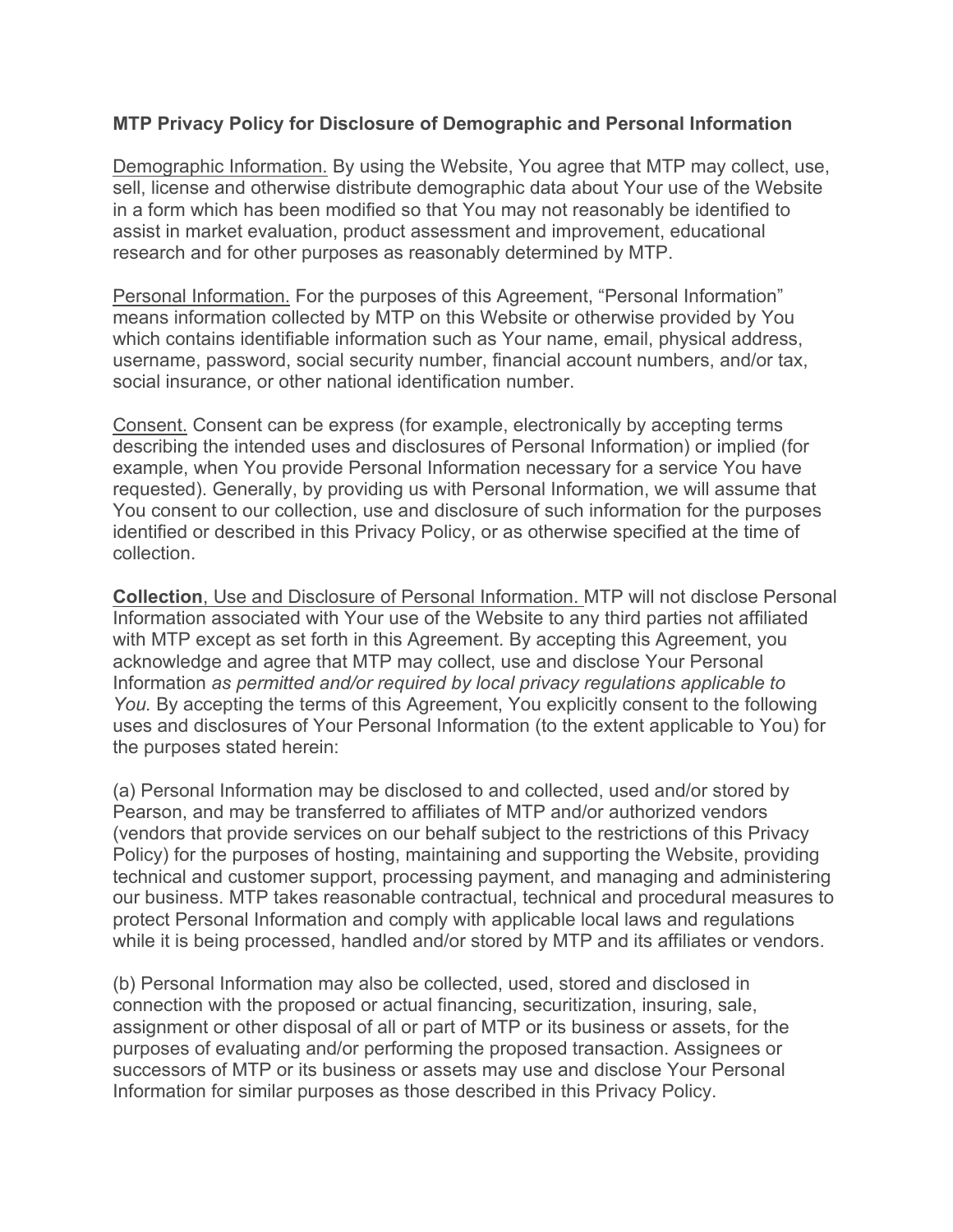(c) When You post or otherwise communicate any of Your Personal Information within forums, communities, application rosters, directories and/or other communication tools within the Website that facilitate engagement among end users, Your consent to disclosure is implied and MTP shall not be responsible for any further disclosures which may result from such posting.

(d) Personal Information, including grades and other educational records, may be collected, used, hosted, and stored by and/or disclosed to instructors, administrators or other members of the educational institution sponsoring a particular course on the Website through rosters, grade books and other application functions. Instructors and course administrators have the ability to export grade book information from the Website for the purpose of maintaining educational records, and in some instances, may also be able to import data already maintained by Your educational institution into a Website application.

(e) Personal Information may be collected, used, hosted, stored and disclosed by MTP at the request of the educational institution, school district or system in which You are enrolled, or any other organization which may be sponsoring Your use of the Website, or by applicable governmental educational authorities, for educational or administrative purposes, such as evaluating student or instructor participation in the Website activities or for evaluation of the Website's educational efficacy; or

(f) In the event that MTP, Your educational institution or law enforcement authorities have reasonable basis to suspect that You are engaging in, or attempting to engage in illegal conduct, misappropriation of password access, violations of this Agreement or other applicable Terms of Use, academic misconduct or other conduct prohibited by Your academic institution or workplace, Personal Information may be disclosed to an Your educational institution, its faculty and administration and/or law enforcement or other regulatory officials in order to facilitate the investigation of the suspected misconduct.

Statistical Data. Some activities within the Website may request users to submit information that is tabulated and stored in a database. The data obtained is used to produce statistics that are integral to the educational value of these activities. Anywhere the requested data is personal in nature, a user's specific responses remain confidential and are not associated with name or e-mail address in any way. By participating in an activity that uses information entered by end users for statistical analysis within the activity, You are giving us consent to include Your data in the study.

Marketing. MTP reserves the right to use Personal Information to market its products (i.e. contact users for participation in focus groups, seminars, or product reviews, or provide information on complimentary or upgrade products) only to users ages 13 and above who have opted in to receive marketing information from MTP. MTP does not sell such Personal Information to any third party.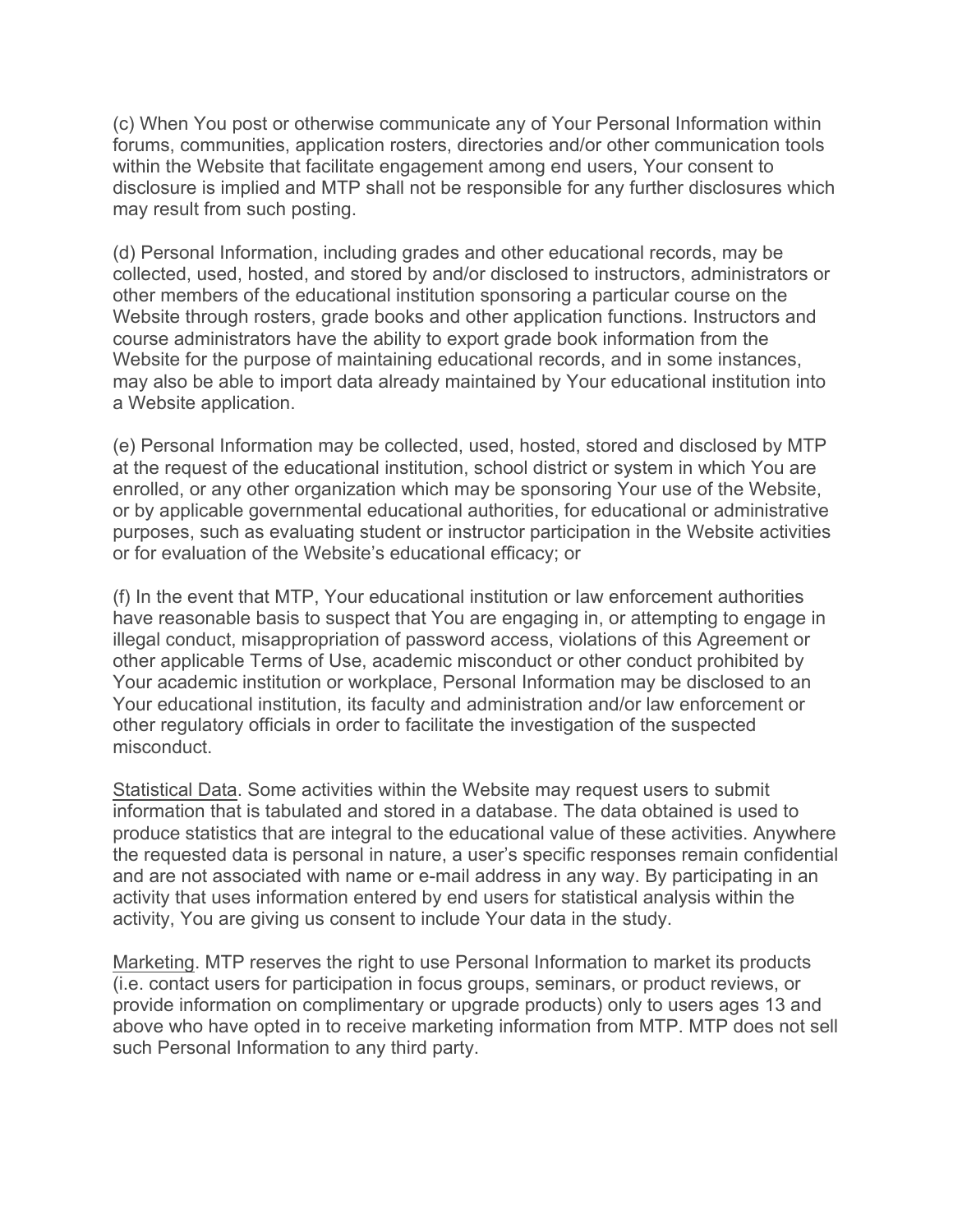Access, Correction and Contacting Us. If You wish access or correct Personal Information provided in connection with this Website, You may email or write to us. Your right to access or correct Personal Information is subject to applicable legal restrictions. We may take reasonable steps to verify Your identity before granting access or making corrections. If You wish to make inquiries or complaints or have other concerns about our Personal Information practices (including regarding the transfer of Personal Information to other jurisdictions), You may email or write to us as described above.

Use of "Cookies". You acknowledge and consent to the use of "cookies" in connection with Your activity on the Website. These cookies are retained for as long as You are registered for a Website. Cookies are alphanumeric identifiers that we transfer to Your computer's hard drive through Your web browser when You visit and revisit the Website. Cookies permit us and our service providers to track the pages You visit and the content You view and are necessary for the proper functioning of this Website. Although the information collected through cookies is not itself considered Personal Information, such information may enable us to relate Your use of the Website to other information we have collected about You, including Personal information. If You do not want us to be able to store cookies on Your hard drive, Your browser's help section should be able to tell You how You can disable or filter cookies and how to arrange for Your browser to tell You when You've been sent a new cookie. Disabling certain cookies may, however, limit Your ability to use this Website or certain features of the Website.

Collection of IP Addresses. When You sign in to the Website, some information such as Your Internet Protocol (IP) address, Internet service provider, operating system, the service from which You arrived, and the time and date of Your visit may be collected automatically as part of the software operation of this environment. This information, while not itself Personal Information, will be linked to You personally through the sign-in process. This information is not visible or accessible to other users of the Website, but is tracked and used by MTP for administrative purposes and to improve the Website service.

Nature of Data on the Internet. Due to the complexity and open nature of the Internet, there is always a risk that information collected and/or displayed on the Website may be compromised or accessed notwithstanding the implementation of stringent data security measures by MTP. To mitigate such risks, You should (a) use secure usernames and passwords and carefully protect them from disclosure; (b) restrict Your access of the Website to secure networks; and (c) implement updated internet security and virus protection software on Your computer system. Should You suspect that Your computer's security has been compromised or that Your username or password may have been have been accessed by a third party, please contact MTP.

Cross-Border Transfer of Data. The Personal Information provided to MTP in connection with this Website will be stored on MTP's servers or those of its affiliates and/or authorized vendors and will be accessible by authorized employees, agents and contractors of MTP and its affiliates and authorized vendors. Due to the global nature of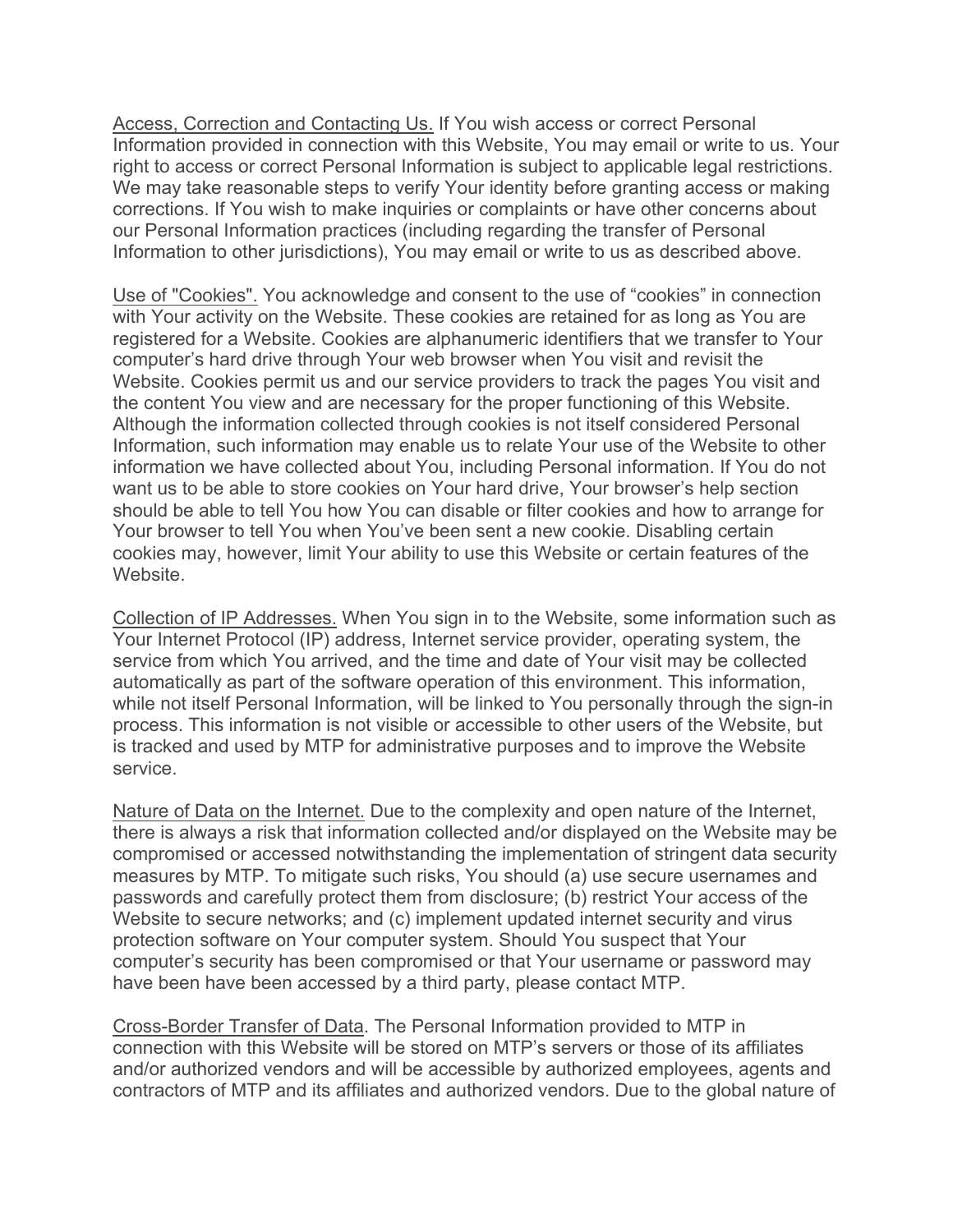the Website, Personal Information may be transmitted, stored and processed in a country other than the one in which You reside ("Resident Jurisdiction"), including primarily in the United States, European Union and Great Britain. Reasonable contractual or other measures MTP may take to protect Your Personal Information while outside the Resident Jurisdiction are subject to applicable foreign legal requirements, for example, lawful requirements by governmental authorities or court order to disclose Personal Information to government authorities in the countries in which such data may be stored or processed. IF YOU RESIDE IN THE EUROPEAN UNION, GREAT BRITIAN, CANADA OR OTHER JURISDICTION WITH SIMILAR DATA TRANSFER REGULATIONS, BY ACCEPTING THE TERMS OF THIS AGREEMENT, YOU EXPLICITLY CONSENT THAT THE PERSONAL INFORMATION YOU PROVIDE MAY BE TRANSFERRED AND STORED IN COUNTRIES OUTSIDE THE EU,GREAT BRITIAN, CANADA OR YOUR RESIDENT JURISDICTION, INCLUDING THE UNITED STATES. IF YOU FAIL TO PROVIDE YOUR CONSENT, YOU WILL NOT BE PERMITTED TO ACCESS THE SERVICES FOR WHICH REGISTRATION IS REQUIRED. YOUR PERSONAL INFORMATION SHALL ONLY BE USED IN ACCORDANCE WITH THE TERMS OF THIS AGREEMENT.

Privacy Policy Changes. This Privacy Policy may be revised from time to time. If we intend to use or disclose Personal Information for purposes materially different than those described in this policy, we will make reasonable efforts to notify You by posting updates. We encourage you to check the License Agreement and Privacy Policy at the bottom of the Website periodically. Your continued provision of Personal Information or use of the Website following any changes to this Privacy Policy constitutes Your acceptance of any such changes.

Anonymous Registration. We are unable to support the use of the Website unless this Agreement is accepted. You can create your MTP account using a pseudonym, if you do not wish MTP to have a record of your real Personal Information. To register anonymously:

(a) Set up an email address for your pseudonym (fake name) so that your instructor and MTP can communicate with you when necessary. Use an email service like Yahoo! or Gmail.

(b) On the Account Information page for this course, enter the pseudonym email address and name instead of your real Personal Information.

(c) Notify your instructor in writing that you used a pseudonym name and email for registration. IMPORTANT: You must tell your instructor about your pseudonym in order to get credit for your assignments and tests. You should NOT transmit information to MTP that links your pseudonym with your real Personal Information.

(d) If you have registered for MTP Websites before with your real Personal Information and are now choosing to use a pseudonym, create a new account with a new username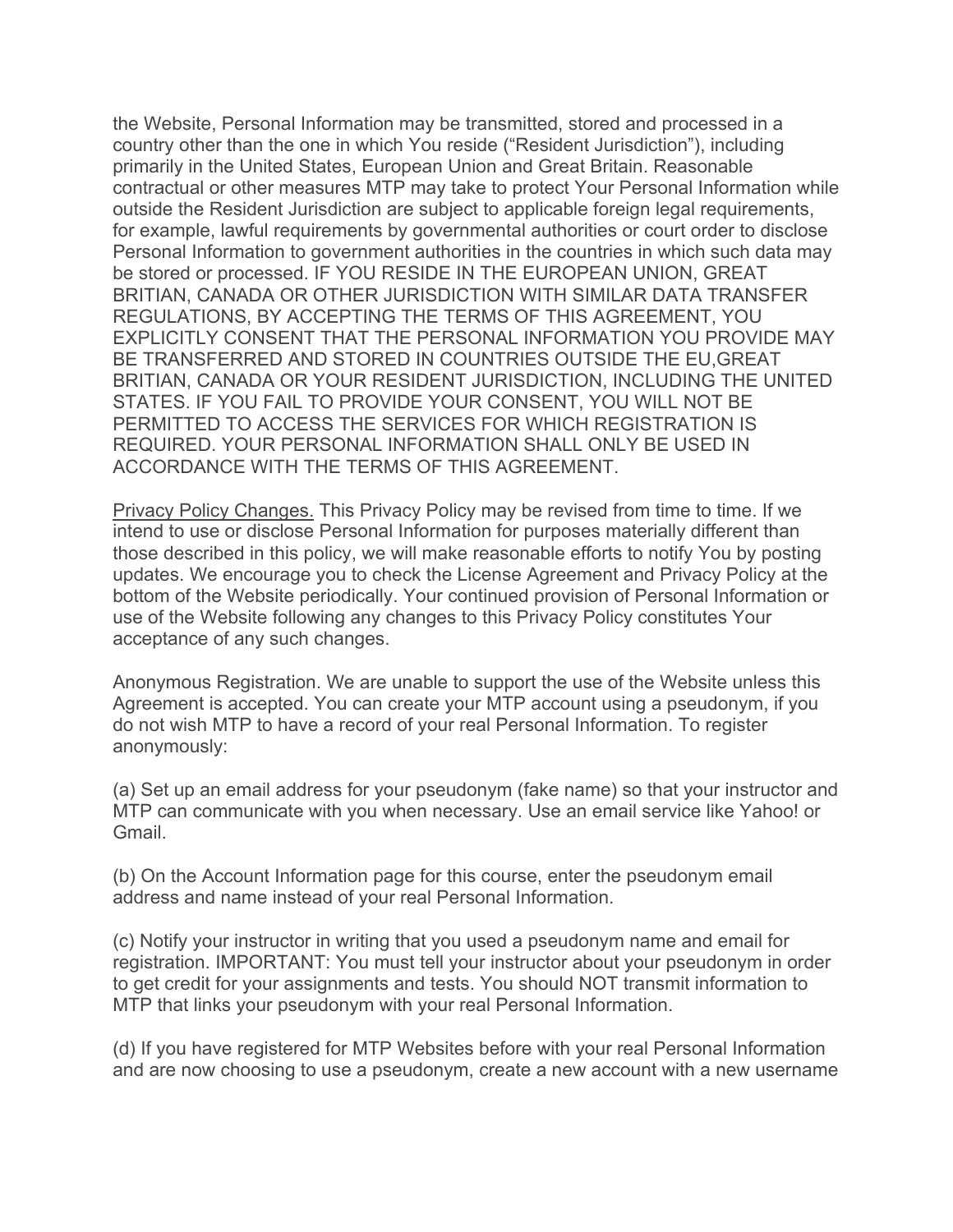and password. Do not use the existing username that is associated with your real Personal Information.

## **Your Other Responsibilities Concerning Registration for the Website**

By registering for the Website under this Agreement, You certify to MTP that: (a) the information You have provided to MTP in order to register as an end user is complete, accurate and current; (b) You will notify MTP within 30 days of any change in Your registration information; (c) that you consent to the receipt of any notice or process at the email and/or mailing addresses provided by You; and (d) that You will not share Your username and password except as expressly authorized under the terms of Your license.

If any of these certifications is or becomes untrue, or if You do not comply in full with these requirements, MTP has the right to suspend and/or terminate Your access to the Website.

You are also responsible for obtaining and using all computer hardware and software required for Your access to and use of the Website and for any charges incurred for Your own access to the Website through an Internet access provider or other third-party website.

You are responsible for all uses of the Website through Your username and password, whether the use is made by You personally or by someone else. You are responsible for protecting and securing Your username and password from unauthorized use and disclosure. In the event that You become aware of or believe there has been any breach of the Website, such as the theft or unauthorized use of Your username and password, You will notify MTP immediately.

#### **Termination of Access**

If for any reason within the first 30 days of registering directly with MTP via an eCommerce transaction You are dissatisfied with the Website, You can request a full refund, whereupon Your access and this License will terminate. This refund policy does not apply to lost or misplaced access codes nor does this refund policy apply to purchases made through a retail store including, but not limited to, a campus bookstore. Your purchase of MTP products, including access codes, through a retail store are subject to the refund policy of that store.

Your access commences the day You submit the registration form and runs for the specific term defined whether or not the Website is used. Your obligations under this Agreement will exist until said term expires or the access is terminated by You or MTP.

You may terminate this Agreement and Your rights to use the Website at any time and without cause by notifying MTP of Your decision to terminate.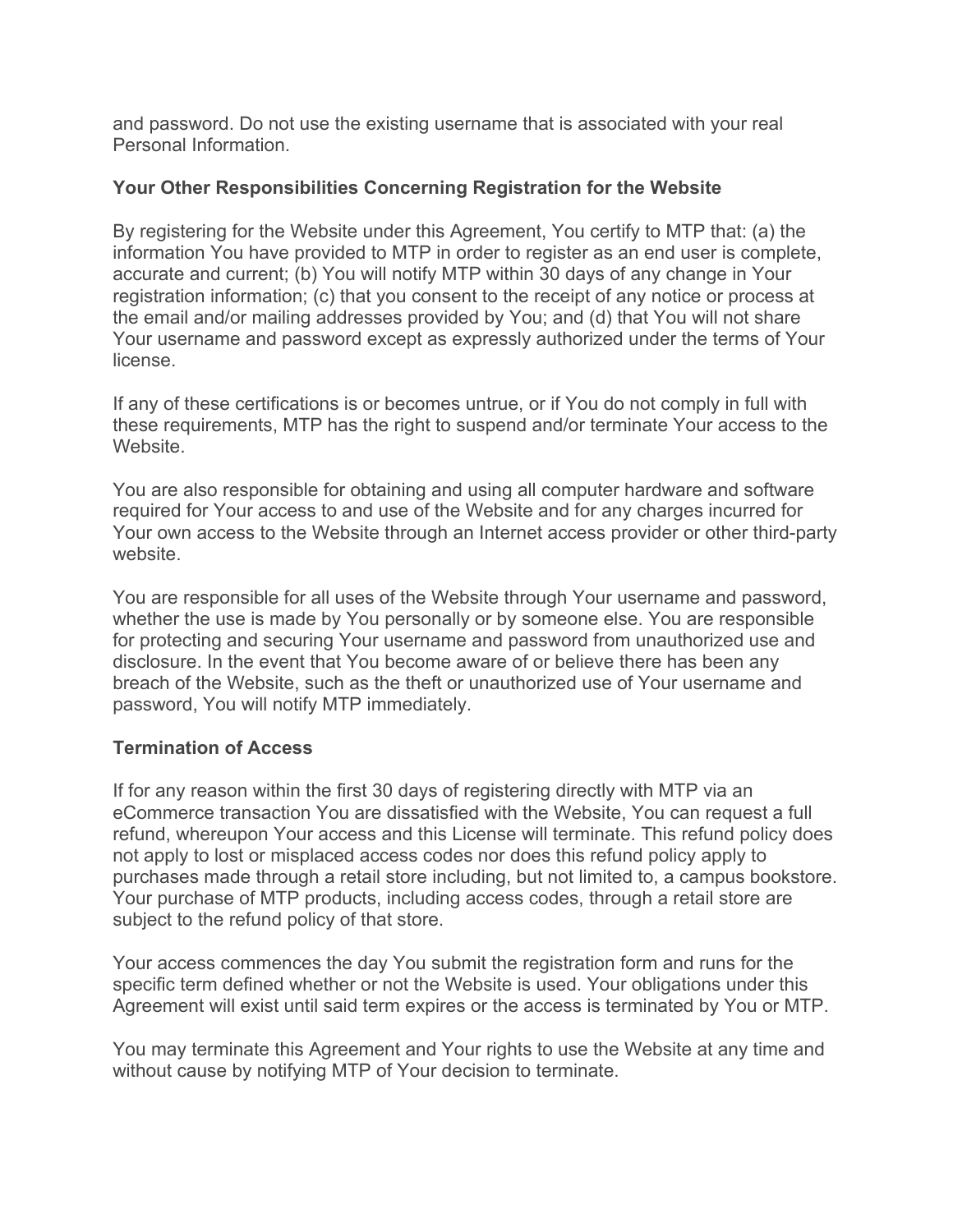MTP may, in its sole and absolute discretion, and with or without notice, suspend Your access to all or any part of the Website, or terminate this Agreement and thus Your rights to use the Website, for any conduct or use (whether by You or anyone else having access under Your username or password) that MTP believes is a violation of this Agreement or for any other conduct or use that MTP believes is harmful to other end users, MTP's content providers, or to the Website or the interests of MTP.

If You have registered for temporary access to the Website at no charge and upon expiration of Your temporary access period do not purchase a paid registration to the Website, MTP may, in its absolute and sole discretion, suspend Your access to all or any part of the Website, or terminate this Agreement and thus Your rights to use the Website. Further, You expressly acknowledge and agree that if at any time during Your temporary access period MTP, in its sole and absolute discretion, determines that you are utilizing the temporary access period as a substitute or proxy for a paid registration to the Website, it may suspend Your access to all or any part of the Website, or terminate this Agreement and Your rights to use the Website. In the event of any suspension of Your access to the Website, or termination of this Agreement, You acknowledge and agree that: (a) the Website, its functionality, activities, Materials, or any results generated by Your use thereof may not be available to You or any other person; and (b) neither You nor any other person are authorized to access or use any results generated by Your use of the Website, its functionality, activities, or Materials regardless of whether such results are available within the Website. If this Agreement is suspended or terminated due to You not purchasing a paid registration, and then MTP subsequently reinstates Your access to the Website upon later receiving payment, any such reinstated access shall remain subject to the terms of this Agreement (unless MTP provides new terms and conditions to You at the time of such reinstated access, in which case such new terms and conditions shall apply).

**Your Remedies.** MTP's entire liability to You, and Your sole and exclusive remedy, regarding the use of the Website shall be the replacement of username or password if a currently valid username or password fails to allow access to the Website. MTP does not provide refunds or replacement access in the event of lost or misplaced access codes. Your sole right with respect to any disagreement or dissatisfaction with (a) this Agreement, as modified from time to time, (b) registration cost or other charges for the use of the Website, (c) access to, use of, or performance of the Website, or (d) any Website Content, is to terminate Your access.

#### **Disclaimer of Warranties**

MTP MAKES NO REPRESENTATIONS OR WARRANTIES WITH RESPECT TO THE WEBSITE. THE WEBSITE AND ALL INFORMATION, CONTENT, MATERIALS AND SOFTWARE ACCESSIBLE THROUGH THE WEBSITE ARE PROVIDED FOR USE "AS IS" AND "AS AVAILABLE". TO THE FULLEST EXTENT PERMITTED BY LAW, MTP DISCLAIMS ALL WARRANTIES AND CONDITIONS, LEGAL, EXPRESSED OR IMPLIED, BY OPERATION OF LAW OR OTHERWISE, INCLUDING, WITHOUT LIMITATION, THE IMPLIED WARRANTIES OF TITLE, NON-INFRINGEMENT,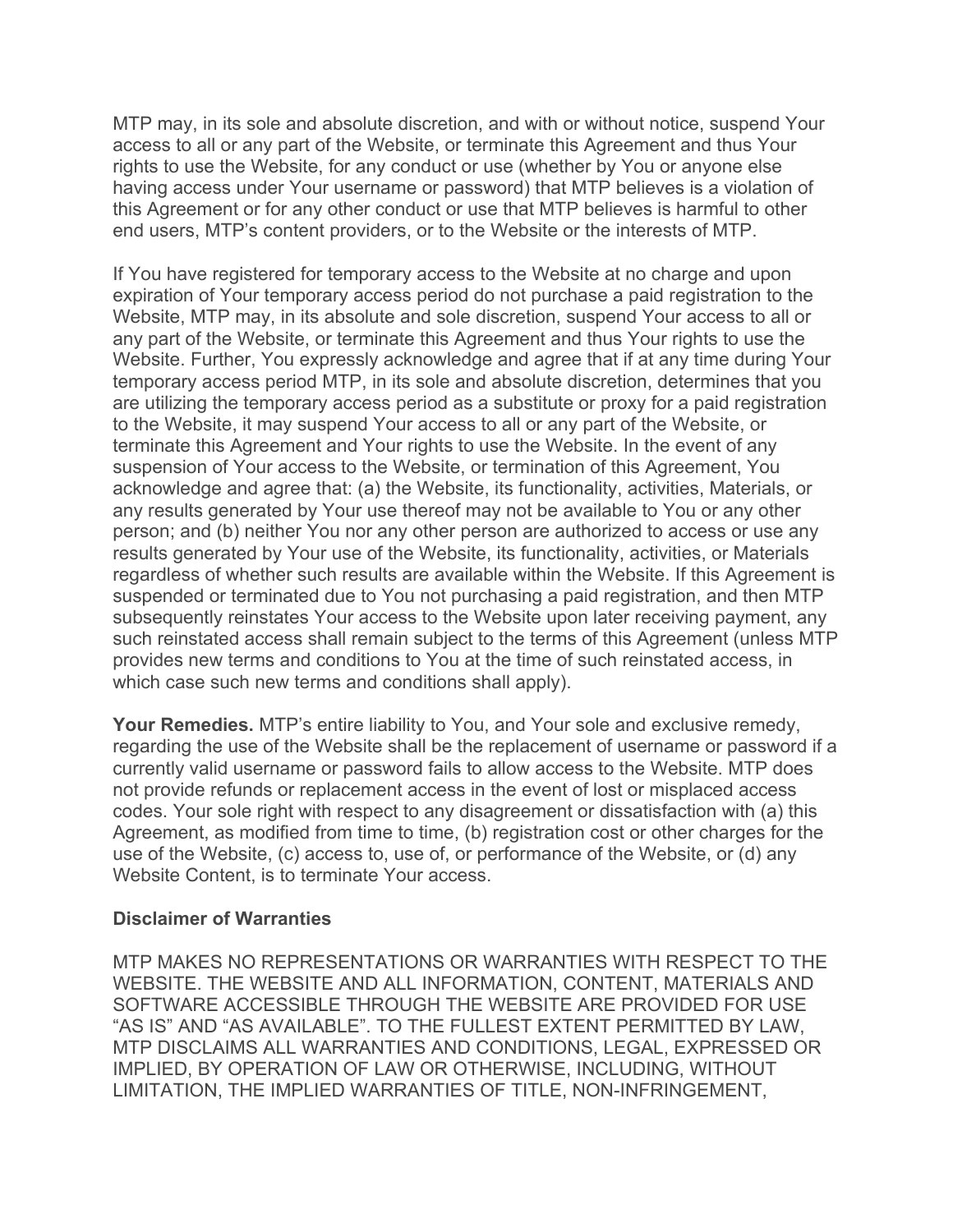MERCHANTABILITY, AND QUALITY OR FITNESS FOR A PARTICULAR PURPOSE, REGARDING OR RELATING TO PRODUCTS OR WEBSITES FURNISHED TO LICENSEES UNDER THIS AGREEMENT OR IN CONNECTION WITH THE WEBSITE. MTP ALSO MAKES NO REPRESENTATIONS OR WARRANTIES AS TO WHETHER THE WEBSITE WILL BE AVAILABLE OR ERROR FREE OR WHETHER ANY INFORMATION ON THE WEBSITE OR ANY WEBSITE WITH WHICH THIS WEBSITE IS LINKED IS ACCURATE, COMPLETE, OR CURRENT. IT IS YOUR RESPONSIBILITY TO EVALUATE THE ACCURACY AND COMPLETENESS OF THE INFORMATION, OPINOINS, AND OTHER MATERIALS INCLUDED ON THE WEBSITE. SOME JURISDICTIONS DO NOT ALLOW THE EXCLUSION OF IMPLIED WARRANTIES, SO THE ABOVE EXCLUSION MAY NOT APPLY TO YOU.

You expressly agree that Your use of the Website is at Your sole risk. No statement, information or advice, including, but not limited to, statements regarding capacity, suitability for use or performance, whether made by a MTP employee, reseller or other representative or otherwise, which is not contained in this Agreement shall be deemed to be a warranty by MTP for any purpose or give rise to any liability of MTP whatsoever, and You agree that You will not rely on any such statement, information or advice.

Where MTP is a distributor, rather than a publisher, of Materials accessible through the Website, MTP exercises no more editorial control over such Materials than does a typical public library, bookstore or newsstand. The views and opinions expressed in such information do not necessarily reflect those of MTP or its content providers or licensors. Neither MTP nor its content providers or licensors make any warranties or representations regarding the accuracy, adequacy, truthfulness, completeness, or usefulness of such information.

#### **Limitation of Liability**

TO THE FULLEST EXTENT PERMITTED BY APPLICABLE LAW, MTP AND ITS SUBSIDIARIES AND AFFILIATES AND THEIR RESPECTIVE DIRECTORS, OFFICERS, EMPLOYEES, AGENTS, LICENSORS, VENDORS, AND CONTRACTORS (collectively "MTP Related Parties") SHALL IN NO EVENT BE LIABLE FOR ANY CLAIMS, CHARGES, DEMANDS, DAMAGES, LOSSES, EXPENSES OR OTHER LIABILITIES OF WHATEVER NATURE ARISING FROM YOUR USE OR INABILITY TO USE THE WEBSITE – INCLUDING, WITHOUT LIMITATION, ANY COMPENSATORY, INCIDENTAL, DIRECT, INDIRECT, SPECIAL, PUNITIVE, OR CONSEQUENTIAL DAMAGES, LOSS OF USE, LOSS OF DATA, LOSS OF INCOME OR PROFIT, LOSS OF OR DAMAGE TO PROPERTY, CLAIMS OF THIRD PARTIES, LOSS CAUSED BY YOUR RELIANCE ON ANY MATERIALS, CONTENT, INFORMATION, WEBSITES, SOFTWARE OR PRODUCTS OBTAINED ON THE WEBSITE, OR MISTAKES, OMISSIONS, INTERRUPTIONS, COMMUNICATIONS FAILURE, DELETION OF FILES OR E-MAIL, ERRORS, DEFECTS, VIRUSES, TROJAN HORSES, DELAYS IN OPERATION OR TRANSMISSION, OR ANY FAILURE OF PERFORMANCE, OR THEFT, DESTRUCTION OR UNAUTHORIZED ACCESS TO YOUR RECORDS, PROGRAMS OR WEBSITES, OR OTHER LOSSES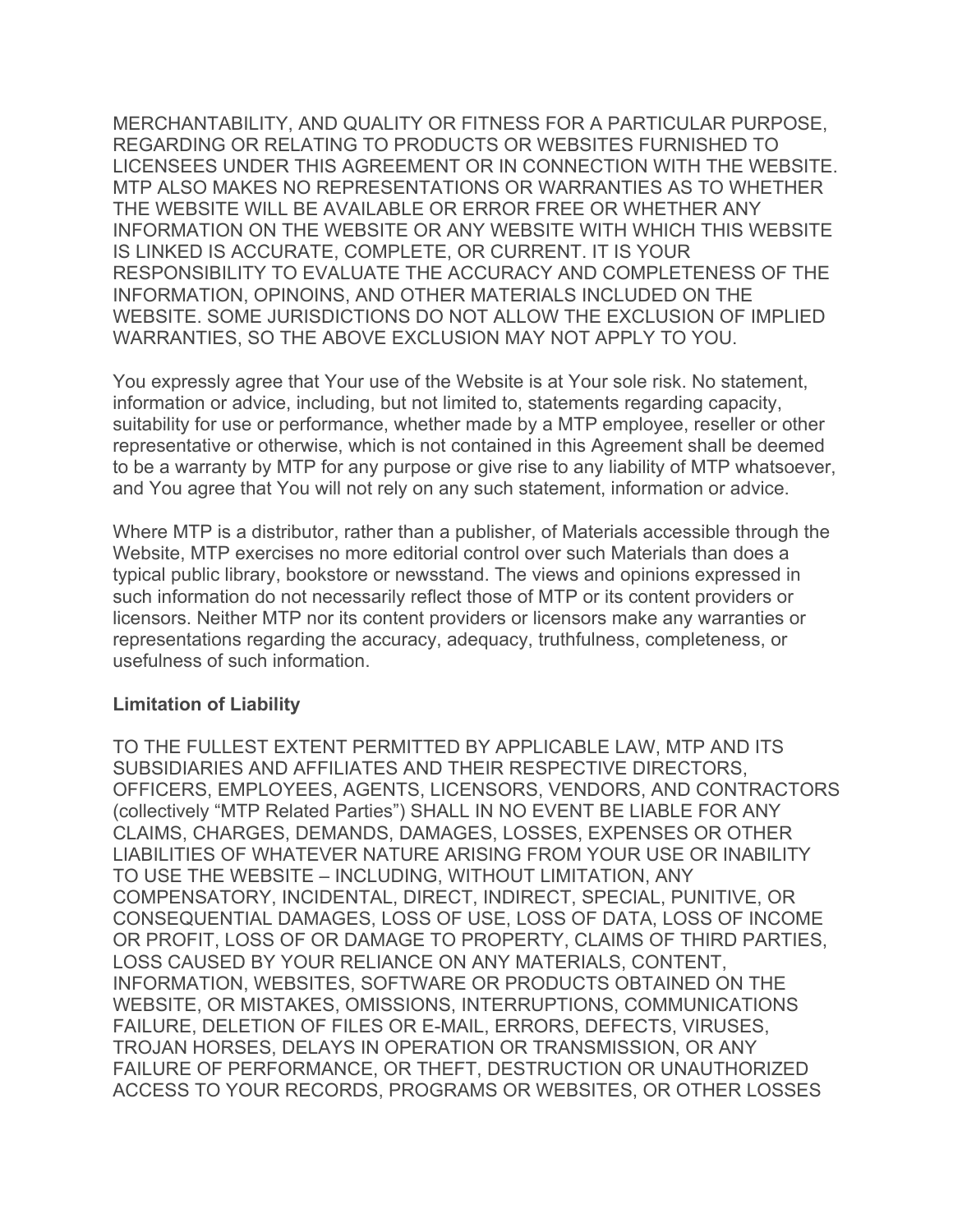OF ANY KIND OR CHARACTER RELATED TO YOUR USE OF THE WEBSITE -- EVEN IF MTP HAS BEEN ADVISED OF THE POSSIBILITY OF SUCH DAMAGES OR LOSSES ARISING OUT OF OR IN CONNECTION WITH THE USE OF THE WEBSITE, OR ANY WEBSITE WITH WHICH IT IS LINKED. YOU ASSUME TOTAL RESPONSIBILITY FOR ESTABLISHING PROCEDURES FOR DATA BACK-UP AND VIRUS-CHECKING AS YOU CONSIDER NECESSARY. SOME JURISDICTIONS DO NOT ALLOW THE EXCLUSION OF IMPLIED WARRANTIES, SO THE ABOVE EXCLUSION MAY NOT APPLY TO YOU.

If, notwithstanding the foregoing, MTP were to be held liable for damages, then regardless of the form of action (whether in contract, tort, breach of warranty or otherwise), in no event shall the maximum liability of MTP and the MTP Related Parties exceed, either jointly or severally, the aggregate dollar amount paid by You to MTP in the twelve (12) months prior to the claimed injury or damage. All of the provisions of this section are also for the benefit of MTP's directors, officers, shareholders, employees, affiliates, agents, third-party content providers, licensors, and anyone else involved in creating, producing or distributing the Website, and each shall have the right to assert and enforce these provisions directly on their own behalf.

**Indemnification by You.** To the fullest extent permitted by law, You agree to defend, indemnify and hold harmless MTP and the MTP Related Parties from and against any and all claims, charges, demands, damages, losses, expenses, and liabilities of whatever nature and howsoever arising (including, but not limited to, any legal or other professional fees and the costs of defending or prosecuting any claim), incurred or suffered by MTP and/or the MTP Related Parties, directly or indirectly, by reason of any act or omission which You or any of Your agents, contractors, employees or representatives commit in breach of this Agreement or in violation of any third-party rights or any laws or regulations that may apply to Your use of the Website or any Website Content.

#### **Notices, Reporting and Questions**

MTP may give notice to You by electronic mail, by a posting such notice on the Website and/or by conventional mail. Notice by MTP shall be effective on the date that MTP makes a good faith effort to reach You.

You shall give notice to MTP as stated below. Notice by You shall be effective on the date that MTP actually receives the notice. Math Teachers Press, Inc. 4850 Park Glen Road, Minneapolis, MN 55416.

Any questions about this Agreement, the Website, its availability, security or the Materials contained on it (including any concerns or reports regarding broken links, prohibited End User Content, or any other technical or customer support issues) may be reported to the contacts above. If Your question or concern pertains to particular content or links on the Website, please include the originating MTP page URL, any linked page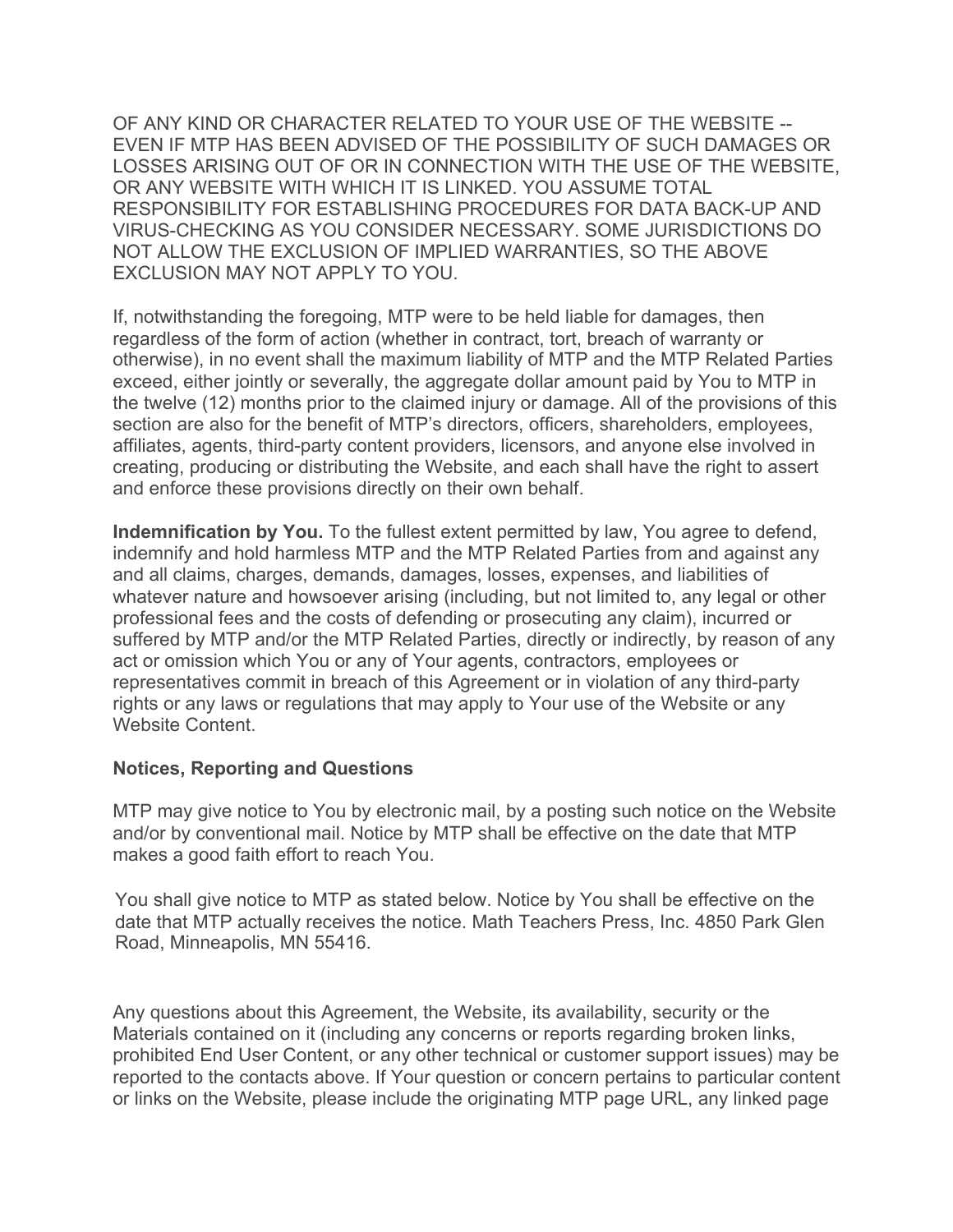URL and a description of the content in question to ensure MTP can quickly respond to the issue.

**Choice of Law and Forum**. This Agreement will not be governed by the United Nations Convention on Contracts for the International Sale of Goods. Any and all actions, disputes or controversies relating to the Agreement or the Website will be decided by courts of competent jurisdiction, and You consent to the jurisdiction and venue of those courts and irrevocably consent to the service of process via email and/or delivered personally or mailed by certified or registered mail, return receipt requested, at the mailing address set forth in Your registration information. This Agreement, Your and MTP's rights and obligations under the Agreement, and any disputes or disagreements regarding the Website will be governed by and construed subject to the choice of law and forum selection provisions below; provided, however, that *nothing in this paragraph is intended to limit or contravene the applicability of the local privacy and data security regulations which would otherwise govern the collection*, disclosure and use of Your Personal Information.

YOU AGREE this Agreement shall be governed and construed in accordance with the laws of the State of Minnesota, without giving effect to its conflict of law principles. You agree to submit to the personal and exclusive jurisdiction of the courts located within Hennepin County, State of Minnesota in the event of any claim arising from Your use of the Website or this Agreement. If You are an office, agency or branch of the United States Government, You are provided the Website as a commercial item and with only those rights as are set forth in this Agreement, pursuant to 48 C.F.R. 12.212 and 48 C.F.R. 227.7202-1 through 227-7202-4, and corresponding sections of applicable and corresponding agency Federal Acquisition Regulations ("FARs").

## **Compliance with United States Export Requirements**

This Agreement and Your use of the Website are subject to any laws, regulations, orders or other restrictions on export from the United States of America (which we will call the "U.S.") of certain materials and technical data which may be imposed from time to time by the U.S. Government. Therefore, You will not transfer, directly or indirectly, by electronic means or otherwise, any Website Content, or any direct products thereof, to any country, or to any agent, representative, or foreign national of any country, for which the U.S. Government or any agency thereof requires an export license or other governmental approval at the time of export without first obtaining such license or approval. Pursuant to current restrictions of the U.S. Government, nationals of Cuba, Iran, Myanmar (Burma), North Korea, Sudan and Syria may not use or access the Website or Website Content at this time.

**DMCA.** If You believe that any content on the Website or any Third Party Site accessed via the Website contains infringing content, malicious code, or any offensive, libelous, or otherwise illegal or inappropriate content, please contact MTP. You should include the originating MTP page URL, the linked page URL and a description of the content in question.